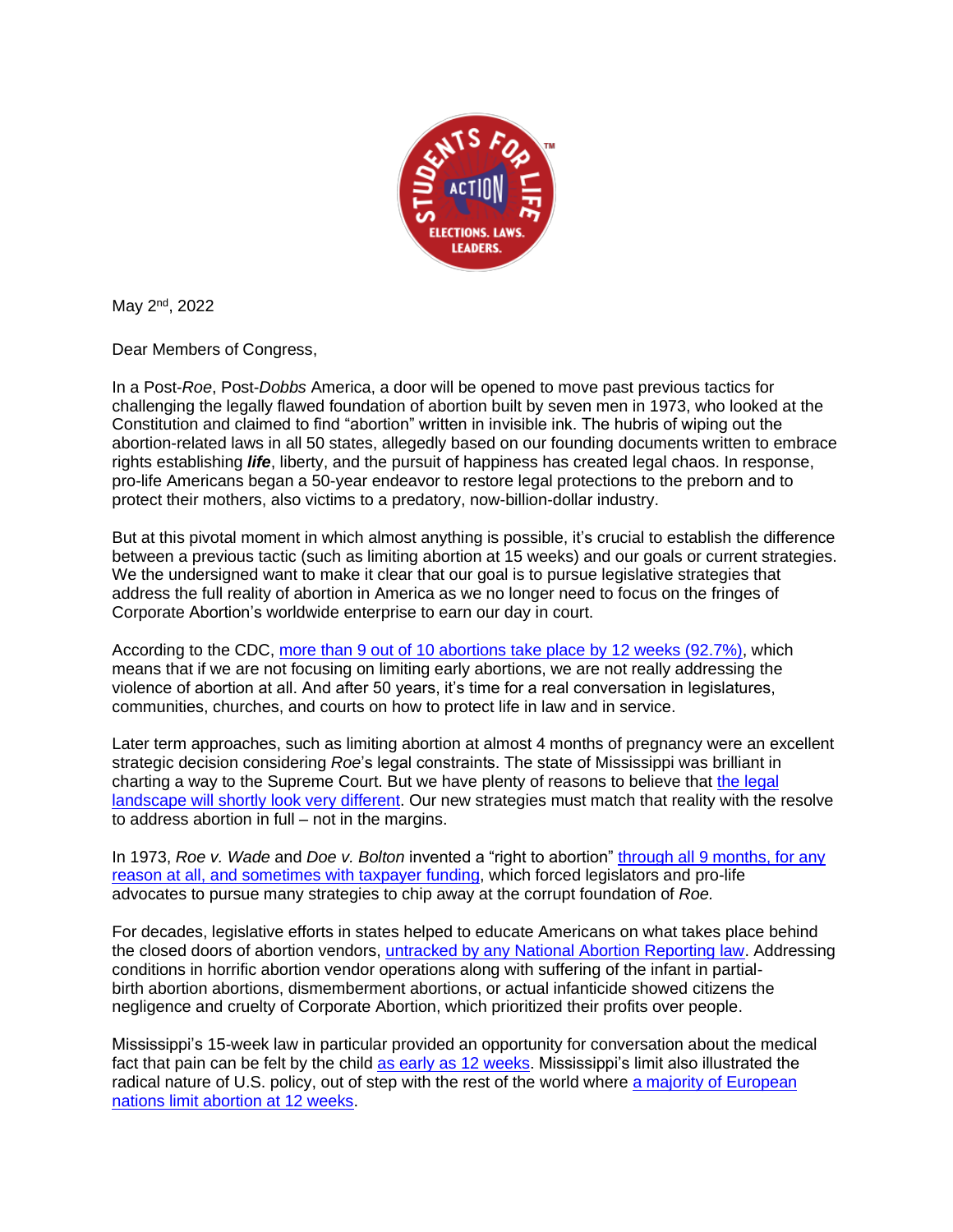Those tools served their purpose in leading us to where we are today. Yet, the pro-life movement has not worked tirelessly for almost 50 years to set up a weak European standard of limiting abortion late in pregnancy. If following European models were the goal, a limit at 12 weeks would make the most sense and reflects the reality of pain. But the issue is not simply whether the infant feels pain – though that matters profoundly – but whether the infant is a human being.

## **Our greatest mistakes as a nation have come from looking at fellow human beings, ignoring their humanity, and acting against them and their interests with brutal force.**

At one time in our collective history, Black Americans were held as slaves, and even free Blacks were routinely denied basic freedoms. One man, Dred Scott, was labeled "property" by our Supreme Court, and our nation was torn apart by a devasting Civil War, which paved the way for the [13th and 14th](https://money.howstuffworks.com/10-overturned-supreme-court-cases.htm#pt9) Amendments to the U.S. Constitution. Yet, even then, more work remained.

And do you remember [Buck v. Bell](https://caselaw.findlaw.com/us-supreme-court/274/200.html) (1927) that allowed forced sterilizations of the mentally disabled? Or [Korematsu v. United States](https://caselaw.findlaw.com/us-supreme-court/323/214.html) (1944) that gave the big thumbs up to the forced imprisonment of Japanese Americans during World War II? And don't forget [Plessy v. Ferguson](https://caselaw.findlaw.com/us-supreme-court/163/537.html) (1896) that allowed a separate but equal "arrangement" for Black Americans that had to be changed through the Civil Rights movement.

The Pro-Life Movement is engaged in fighting the human rights issue of our day – abortion. After having been legally denied their status under the law, the preborn should not now be relegated to object status until they feel enough pain or can breathe on their own. Our worth is not dictated by our location, our perceptions, our abilities, or the circumstance of conception, but by the nature of our humanity.

The Pro-Life Movement is looking for legislative strategies that deal with abortion's true nature, a billion-dollar industry based on ending lives, now [more than 63 million](https://www.nationalrighttolifenews.org/2022/01/factsheet-reported-annual-abortions-1973-2019/) and counting. This means addressing the heart of their business – death early in pregnancy. This requires legislation such as Heartbeat bills, Life at Conception Acts, bans on deadly No Test, Online Distribution of Chemical Abortion Pills, and the eviction of Planned Parenthood and all other abortion vendors from our taxpayer-funded programs, *at home and abroad.* This requires a steady resolve to address how abortion truly functions, and we seek to partner with people of all parties who prioritize protecting mothers and their children – born and preborn.

To [paraphrase St. Paul,](https://www.biblegateway.com/passage/?search=Philippians%203%3A13-14&version=NIV) forgetting what is behind and straining toward what is ahead, we press on toward the goal to win the prize, leaving old, legal tools behind as we work to build that city on a hill where all children are safe. We ask you to join us in ensuring that the strongest measures possible are employed to achieve life, liberty, and the pursuit of happiness for every American, *from conception to natural death.*

Sincerely,

Kristan Hawkins President Students for Life Action

James C. Dobson, Ph.D. Founder & President Dr. James Dobson Family Institute

Thomas Glessner, JD